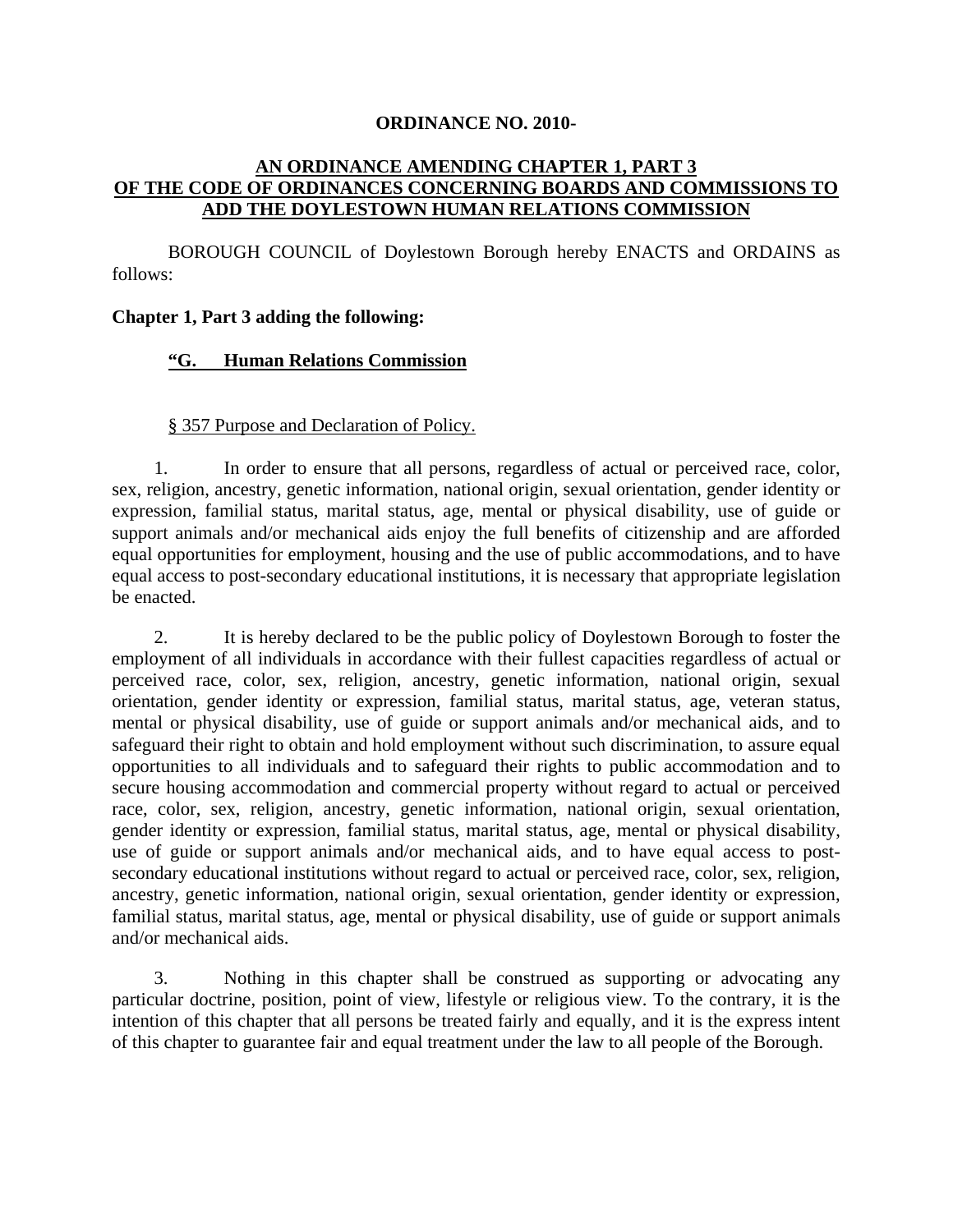4. This chapter shall be deemed an exercise of the police power of the Doylestown Borough for the protection of the public welfare, prosperity, health and peace of the Doylestown community.

## § 358 Definitions.

The following words and phrases when used in this chapter shall have the meanings given to them in this subsection.

1. BOROUGH: The Borough of Doylestown, County of Bucks, Commonwealth of Pennsylvania.

2. BOROUGH COUNCIL: The Borough Council of Doylestown Borough.

3. DISCRIMINATION: Any discriminatory act(s) taken by any person, employer, employment agency, labor organization or public accommodation on the basis of actual or perceived race, color, sex, religion, ancestry, genetic information, national origin, sexual orientation, gender identity or expression, familial status, marital status, age, mental or physical disability, use of guide or support animals and/or mechanical aids.

4. DISCRIMINATORY ACTS: All acts defined in the Pennsylvania Human Relations Act as unlawful discriminatory practices. The fact that the Pennsylvania Human Relations Act would not define a practice as unlawful when that practice is taken on the basis of actual or perceived sexual orientation, gender identity or expression, genetic information or marital status shall not exempt such practice from being considered a discriminatory act under this chapter.

5. EDUCATIONAL INSTITUTION: Those post-secondary programs defined as educational institutions pursuant to the Pennsylvania Fair Educational Opportunities Act, 24 P.S. § 5001, et seq.

6. GENDER IDENTITY OR EXPRESSION: Self perception, or perception by others, as male or female, and shall include an individual's appearance, behavior, or physical characteristics, that may be in accord with, or opposed to, one's physical anatomy, chromosomal sex, or sex assigned at birth, and shall include, but is not limited to, persons who are undergoing or have completed sex reassignment, are transgendered or gender variant.

7. GENETIC INFORMATION: That information which is defined as genetic information in the Genetic Information Nondiscrimination Act of 2008, 42 U.S.C.A. § 2000ff.

8. EMPLOYEE: Does not include any individuals who, as a part of their employment, reside in the personal residence of the employer.

9. EMPLOYER: Any person who employs one or more employees, including the Borough, its departments, boards and commissions, and any other government agency within its jurisdiction.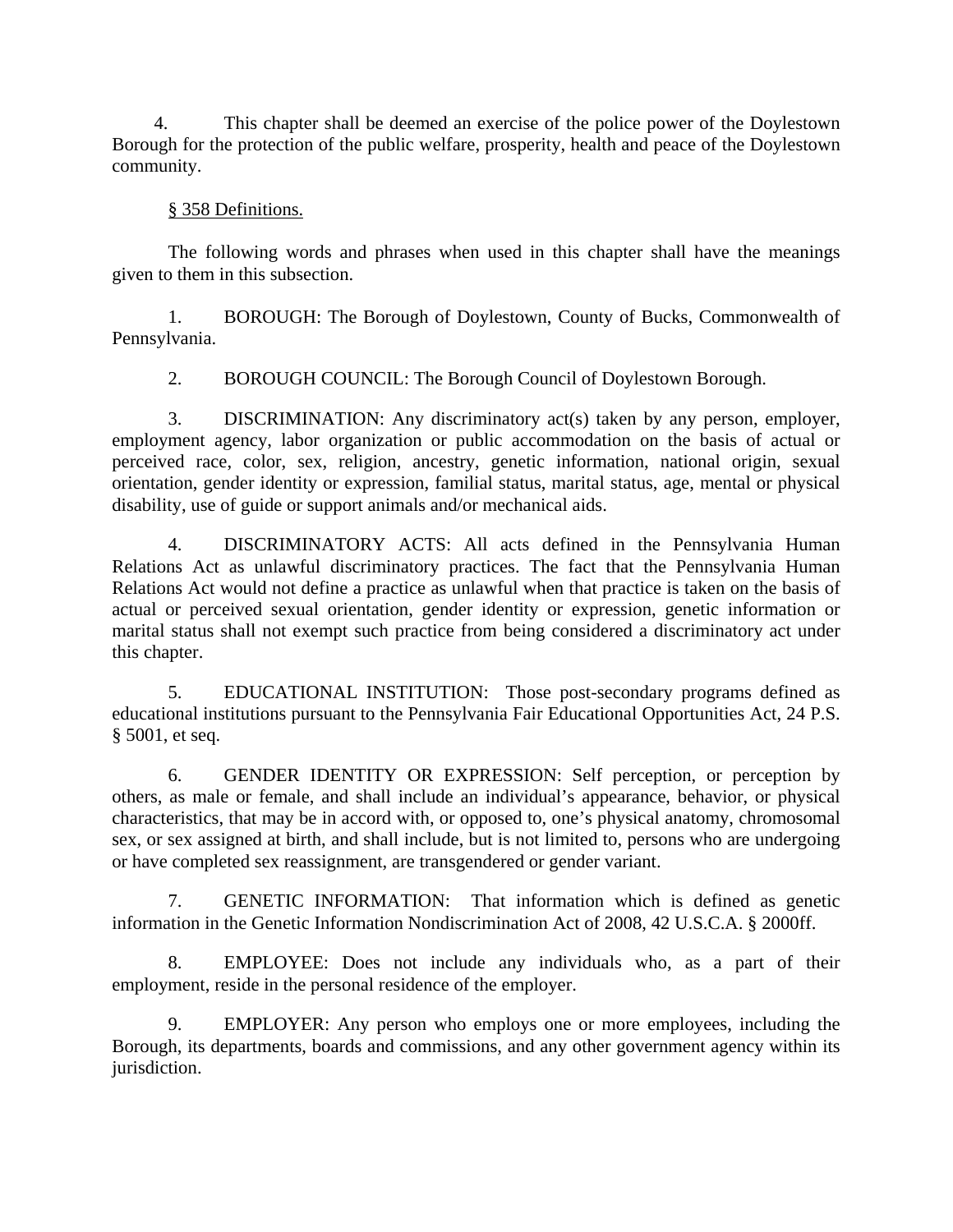10. ORDINANCE: This chapter, which shall also be known as the "Anti-Discrimination Ordinance."

11. PERSON: Any natural person, fraternal, civic or other membership organization, corporation, general or limited partnership, proprietorship, limited liability company, or similar business organization, including the Borough, its departments, boards and commissions, and other for-profit and nonprofit organizations.

12. PUBLIC ACCOMMODATION: Any accommodation, resort or amusement which is open to, accepts or solicits the patronage of the general public or offers goods or services, including loans, to the general public or is listed in Section 4(l) of the Pennsylvania Human Relations Act, 43 P.S. § 954(l), but shall not include any accommodations which are in their nature distinctly private.

13. SEXUAL ORIENTATION: Actual or perceived homosexuality, heterosexuality and/or bisexuality.

To the extent words and phrases appearing in this chapter are not expressly defined herein, the meaning of this chapter shall be construed consistently with the Pennsylvania Human Relations Act.

### § 359 Unlawful Practices.

1. Discrimination in housing, employment, public accommodations or access to educational institutions is prohibited under this chapter.

2. Retaliation against any individual because such individual has opposed any practice forbidden by this chapter, or because such individual has made a charge, testified or assisted in any manner in any investigation, proceeding or hearing under this chapter is prohibited under this chapter.

3. Aiding, abetting, inciting, compelling or coercing the doing of any act declared by this chapter to be an unlawful practice, or obstructing or preventing any person from complying with the provisions of this chapter is prohibited under this chapter.

### § 360 Exception.

1. Notwithstanding any other provision of this chapter, it shall not be an unlawful employment practice for a religious corporation or association, not supported in whole or in part by governmental appropriations, to refuse to hire or employ an individual on the basis of religion.

### § 361 Establishment of Human Relations Commission.

1. Pursuant to 43 P.S. § 962.1 of the Pennsylvania Human Relations Act, there is hereby established a Human Relations Commission in and for Doylestown Borough (hereinafter referred to as the "Doylestown Human Relations Commission" or the "Commission").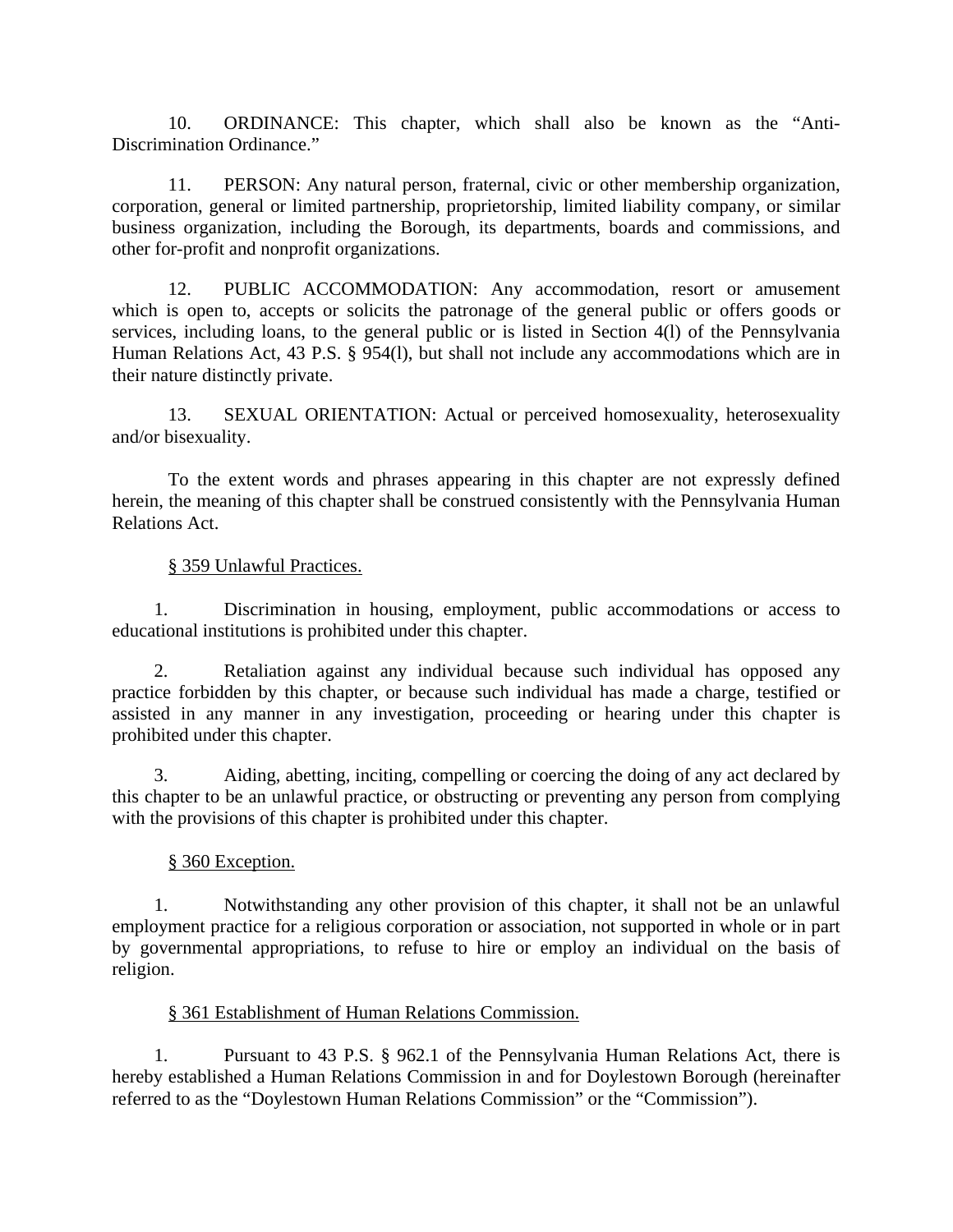2. The Doylestown Human Relations Commission shall consist of no fewer than seven and no more that fifteen members, who shall serve overlapping terms of three years each. At all times there shall be an odd number of members. All members of the Commission shall be appointed by the Borough Council. The Commission may elect up to three nonvoting, ex officio members to broaden the diversity that serves on the Commission. Members shall be residents of the Borough or individuals who work full time within Doylestown Borough. No voting member of the Doylestown Human Relations Commission shall hold any office in any political party. Members of the Doylestown Human Relations Commission shall serve without salary but may be paid expenses incurred in the performance of their duties, as approved by Borough Council. Paid staff may be hired, as approved by Borough Council, to assist in the performance of the duties of the Commission.

3. One of the Commission's members shall be appointed as the Chairperson of the Commission by Borough Council. The Chairperson will be responsible for setting Commission meetings, coordinating with the Doylestown Borough Clerk regarding received complaints and answers, and generally ensuring that the duties of the Commission are fulfilled. The Chairperson may delegate responsibility for Commission duties to specific Commissioners or to paid staff, if applicable.

4. Borough Council hereby grants to the Borough Human Relations Council all of the powers necessary to the execution of its duties (as set forth below), provided that those powers shall not exceed those exercised by the Pennsylvania Human Relations Commission under the Pennsylvania Human Relations Act.

# § 362 Procedures; Expanded Procedures.

1. Filing a complaint.

Any person(s) claiming to be aggrieved by an unlawful practice may make, sign and file a verified complaint alleging violations of this chapter, which shall include the following information:

i. The name and address of the aggrieved person(s);

ii. The name and address of the person(s) alleged to have committed the prohibited practice;

iii. A concise statement of the facts, including pertinent dates, constituting the alleged discriminatory practice;

iv. If applicable, the address and a description of the dwelling unit which is involved; and

v. Such other information as may be required by the Borough.

b. Complaints may be filed in person at the Borough Clerk's office or by mailing such complaints to the Borough Clerk's office or to the Chairperson of the Human Relations Commission. All complaints must be received by the Borough Clerk's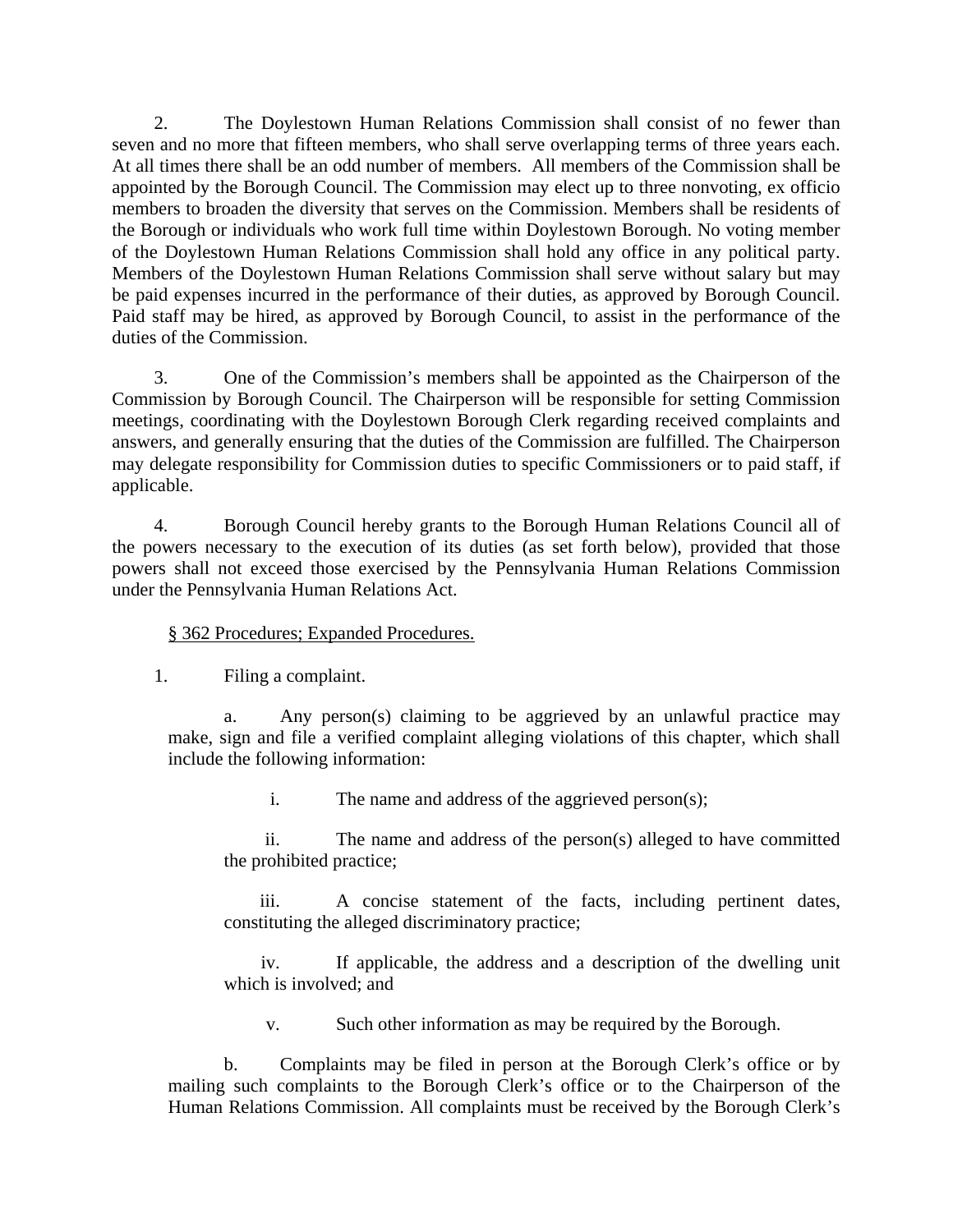office or by the Human Relations Commission within 180 days of the alleged act of discrimination to be considered timely.

c. The Borough Clerk's office shall convey all original complaints received by that office to the Chairperson of the Human Relations Commission within 10 days of the office's receipt of such complaints.

### 2. Notification and answer.

a. Within 30 days of its receipt of a complaint, the Human Relations Commission shall:

i. Send a copy of the complaint to the person(s) charged with a discriminatory practice [the "respondent(s)"]; and

ii. Send a notice to the person(s) aggrieved, informing them that the complaint has been received. If the complaint alleges discrimination on a basis prescribed under federal or state law, the notice sent to the person(s) aggrieved shall also inform them of the right to file with the state Human Relations Commission and/or with the federal Equal Employment Opportunity Commission.

b. The respondent(s) shall file a written verified answer to the complaint within 60 days of receipt of the complaint. An answer to a complaint may be filed in the same manner as an original complaint. If the answer is filed with the Borough Clerk's office, it shall be conveyed by the Borough Clerk to the Chairperson of the Human Relations Commission within 10 days of the Borough Clerk's office's receipt thereof. The Commission shall promptly send a copy of the answer to the person(s) aggrieved.

### 3. Fact finding conference.

a. After the answer has been received, the Commission shall, within 60 days, invite the parties to voluntarily participate in a fact finding conference concerning the dispute. The parties shall respond to the invitation to participate in a fact finding conference within 30 days of being invited to participate.

b. If the parties agree to participate in a fact finding conference, the parties shall meet with a Commission member at a location mutually agreeable to the parties within 30 days of the agreement to participate. Each party will be invited at the fact finding conference to present evidence and documents relevant to the complaint. The fact finding conference will not be a public event, and no record of the conference will be created, excepting the findings of fact detailed in Subsection 3.c.

c. The parties shall notify the Commission of whether the fact finding conference resulted in a resolution of the complaint. In the event the complaint is resolved, the Commission shall notify the parties that the complaint has been dismissed. In the event the complaint is not resolved through the fact finding conference, then the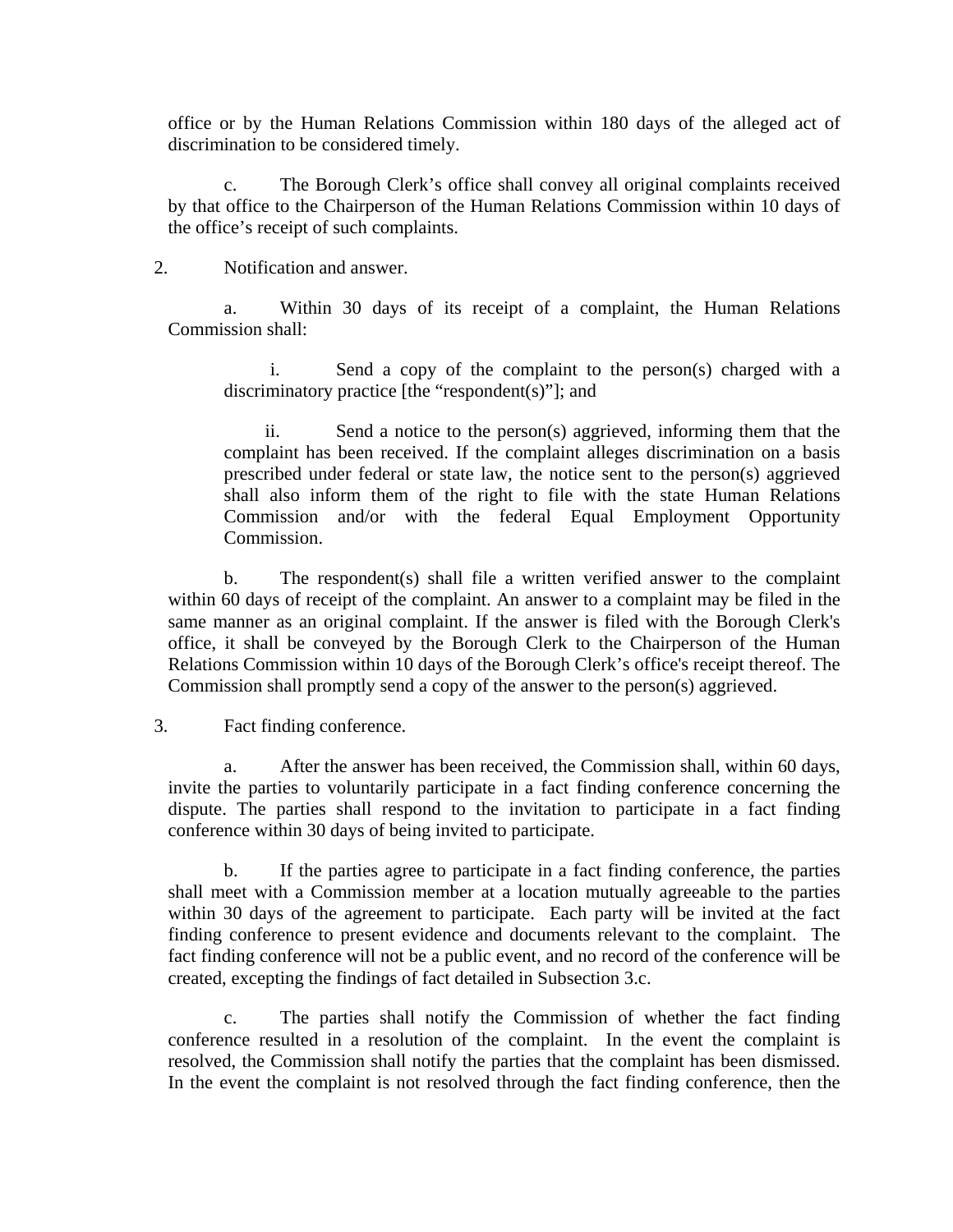Commissioner, within 30 days, shall prepare findings of fact and a conclusion as to whether the Commissioner finds probable cause that an unlawful practice has occurred.

4. Disposition of the complaint. Provided the Commission has not elected under Subsection 5 of this section to use expanded procedures, and if the complaint is not resolved through the fact finding conference, the Commission shall, at the second Commission meeting following the fact finding conference, consider the findings prepared by the Commissioner who conducted the fact finding conference. The Commission shall accept or reject the findings by public vote. The Commission shall provide the parties with the findings of fact and conclusion, shall notify the parties of the outcome of the vote, and this notice shall also indicate that the person aggrieved has a right to pursue the matter in court by filing a lawsuit.

5. Option of the Commission to elect for expanded procedures. The Commission shall have the authority to elect to adopt expanded procedures as set forth in Subsections 6 through 12 of this section subject to approval by the Borough Council and appropriation of funding for such procedures. A majority of Commission members must vote in favor of adopting expanded procedures in order for such procedures to be adopted. In the event that such procedures are adopted, they must, while in effect, be applied to all complaints that are not resolved through a fact finding conference. If the Commission has adopted expanded procedures, it may also, by majority vote and in its sole discretion, eliminate such procedures.

6. Expanded procedures: dismissal or nondismissal of the complaint. If the fact finding conference was successful in resolving the complaint, the Commission shall follow the procedures set forth in Subsection 3.c. of this section for dismissing the complaint. If the fact finding conference was not successful in resolving the complaint, the Commission shall not dismiss the complaint but shall instead undertake the procedures set out in Subsections 7 through 12 of this section.

7. Expanded procedures: investigation. The Commission shall, in a timely fashion, investigate the allegations of discrimination set forth in the complaint. The Commission may, in the conduct of such investigation, issue subpoenas to any person charged with an unlawful practice to furnish information, records or other documents, or to give sworn testimony, as necessary to assist in its investigation.

8. Expanded procedures: finding of no cause. If it shall be determined after the Commission's investigation that there is no basis for the allegations of the complaint, the Commission shall cause to be issued and served upon the parties written notice of such determination. This notice shall inform the person aggrieved that he/she has the right to pursue the matter in court by filing a lawsuit.

9. Expanded procedures: conciliation. If the Commission, after investigation, determines that probable cause exists for the allegations of the complaint, the Commission shall immediately endeavor to eliminate the unlawful practice complained of by persuasion, conference and conciliation.

10. Expanded procedures: public hearing.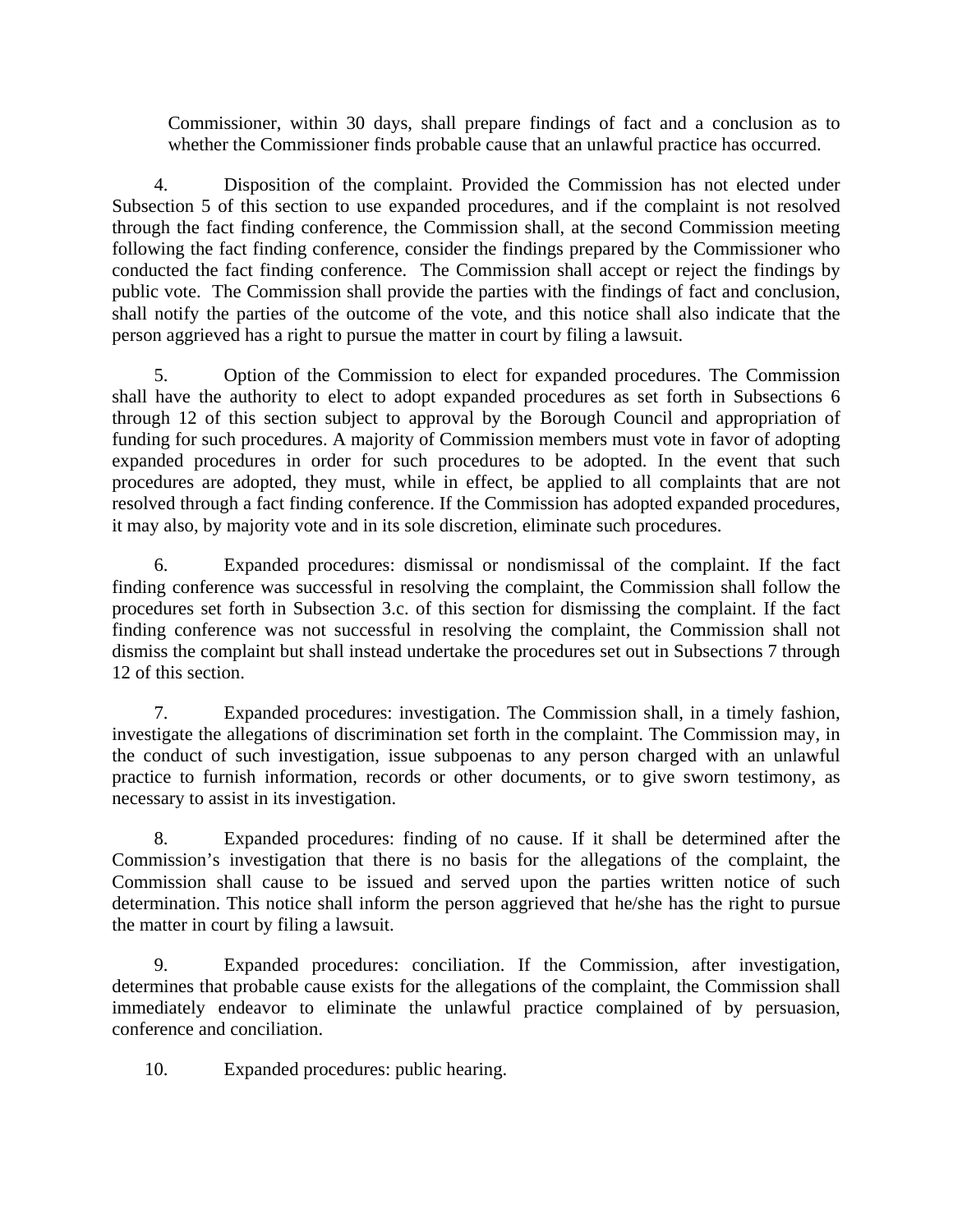a. If the Commission, in its discretion, finds it is not possible to eliminate the unlawful practices by persuasion, conference or conciliation, the Commission shall cause to be issued and served a written notice, together with a copy of the complaint, which informs the respondent that the respondent must answer the charges of such complaint at a hearing before the Commission at a time and place to be specified in such notice.

b. The Commission may designate one or more of its members to preside at such a hearing or it may, at its election, conduct such hearing en banc.

c. At the public hearing, the case in support of the complaint shall be presented to the Commission by pro bono counsel, by Commission staff or by the Borough Solicitor's office. The case in support of the complaint may instead be presented by the complainant's attorney, if the complainant is represented. Both the complainant and the respondent may appear at the hearing with or without counsel and provide testimony. In addition, both the complainant and the respondent may introduce the testimony of additional witnesses and may submit documentary evidence. The Commission and the parties shall not be bound by the strict rules of evidence at the hearing.

11. Expanded procedures: findings. If upon all the evidence at the hearing the Commission shall find that a respondent has engaged in or is engaging in any unlawful discriminatory practice as defined in this chapter, the Commission shall state its findings of fact and shall issue and cause to be served on such respondent an order requiring such respondent to cease and desist from such unlawful discriminatory practice and to take such additional action as the Commission deems appropriate. The Commission shall have the authority to order any remedies available to the Pennsylvania Human Relations Commission under the Pennsylvania Human Relations Act.

12. Expanded procedures: finding of no discrimination. If upon all the evidence the Commission shall find that a respondent has not engaged in any unlawful discriminatory practice, the Commission shall state its findings of fact and shall issue and cause to be served on the parties an order dismissing the complaint as to such respondent.

### § 363 Private Right of Action and Nonlimitation of Remedies.

1. Any person(s) aggrieved by a violation of this chapter shall have a right of action in the Bucks County Court of Common Pleas or any other court of competent jurisdiction and may recover for each violation the following remedies:

Back pay, front pay and other actual damages, as those remedies are defined in the Pennsylvania Human Relations Act and case law interpreting the same;

- b. Emotional distress damages;
- c. Exemplary damages;
- d. Reasonable attorney's fees and court costs; and